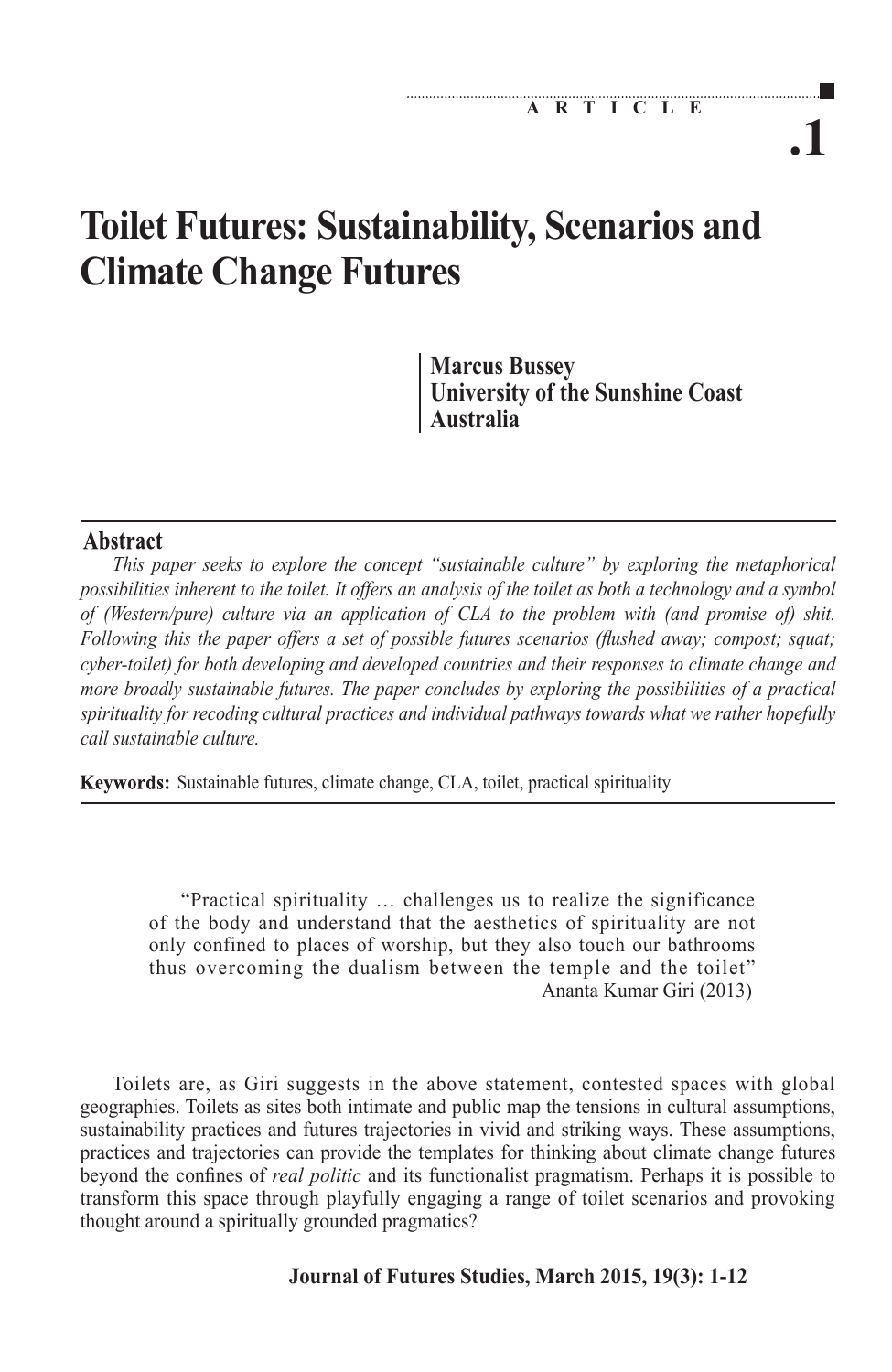This paper seeks to do just this by firstly exploring some aspects of the concept "sustainable culture" and then moving to unpack the dominant western culture of the toilet via an application of CLA to the problem with (and promise of) shit. It then maps out a set of possible futures scenarios (flushed away; compost; squat; cybertoilet) for both developing and developed countries and their responses to climate change. The dominant approach to climate change, as noted above, is taken to be functionalist in nature<sup>1</sup>. This is a hardy and stoic functionalism which hinges on an understanding of sustainable culture and development which is problematic for being unquestioningly situated within the dominant Western technological paradigm (Brundtland, 1987). This paper concludes by exploring the possibilities of a practical spirituality for recoding cultural practices and individual pathways towards what we rather hopefully call sustainable culture.

## **Sustainable Culture?**

It seems likely, based on the evidence, that the concept sustainable culture is an oxymoron. Human cultural practices have always shaped the environments in which they are located whilst also simultaneously responding to the feedback from these environments (Diamond, 2005; Ponting, 2007). Historically all cultures and the societies they spawn have had a limited shelf life and succumb sooner or later to the impacts of internal contradictions (Tainter, 1988). Such contradictions hinge on the cultures' energy regimes (Christian, 2003). Even the oldest continuous culture in the world, that of the indigenous Australians, had marked impacts on the environment and experienced regular dilemmas in resource management and demographic viability (Rolls, 2000).

Anthropologist Joseph Tainter (1988) and historical geographer Jarrod Diamond (2005) have both demonstrated the tendency of cultures to collapse over time. Macrohistorians as diverse as Ibn Khaldun, Karl Marx and Arnold Toynbee have similarly argued that there are patterns involving decline and fall and then usually some kind of renewal (Galtung and Inayatullah, 1997). Given this broad macro context sustainability, that juggling act with energy and order (Holling, 2003), and culture , the practices and identity regimes that maintain the coherence of the present (Berkes, 2003; Folke, 2002), seem strange bedfellows. Whilst sustainability, to paraphrase the Brundtland Report (1987), seeks to meet the needs of the present without compromising the needs of future generations, culture involves practices rooted in the past, crytsalised in the present and projected into the future that ensure a sense of identity, continuity and meaning for people at a given moment in time (Bussey, 2014).

One key element in this dance between sustainability and culture is the famous Second Law of Thermodynamics<sup>2</sup> which asserts that all systems are subject to entropy, the tendency of active energy to become passive, and that without access to more energy a system will ultimately collapse into chaos, the natural state of energy depleted closed systems (Bussey, 2009). Culture, as an energy hungry system, pulls against the tendency of sustainable imperatives to balance, conserve and maintain (Bussey, 2013). Clive Ponting (2007) describes the intimate relationship between cultures and their energy regimes whilst David Christian (Christian, 2004) goes to great lengths to elucidate the link between the evolution of social forms via the collective learning people engage in when extracting energy from the environment and from the social systems they create. Such explorations underline the delicate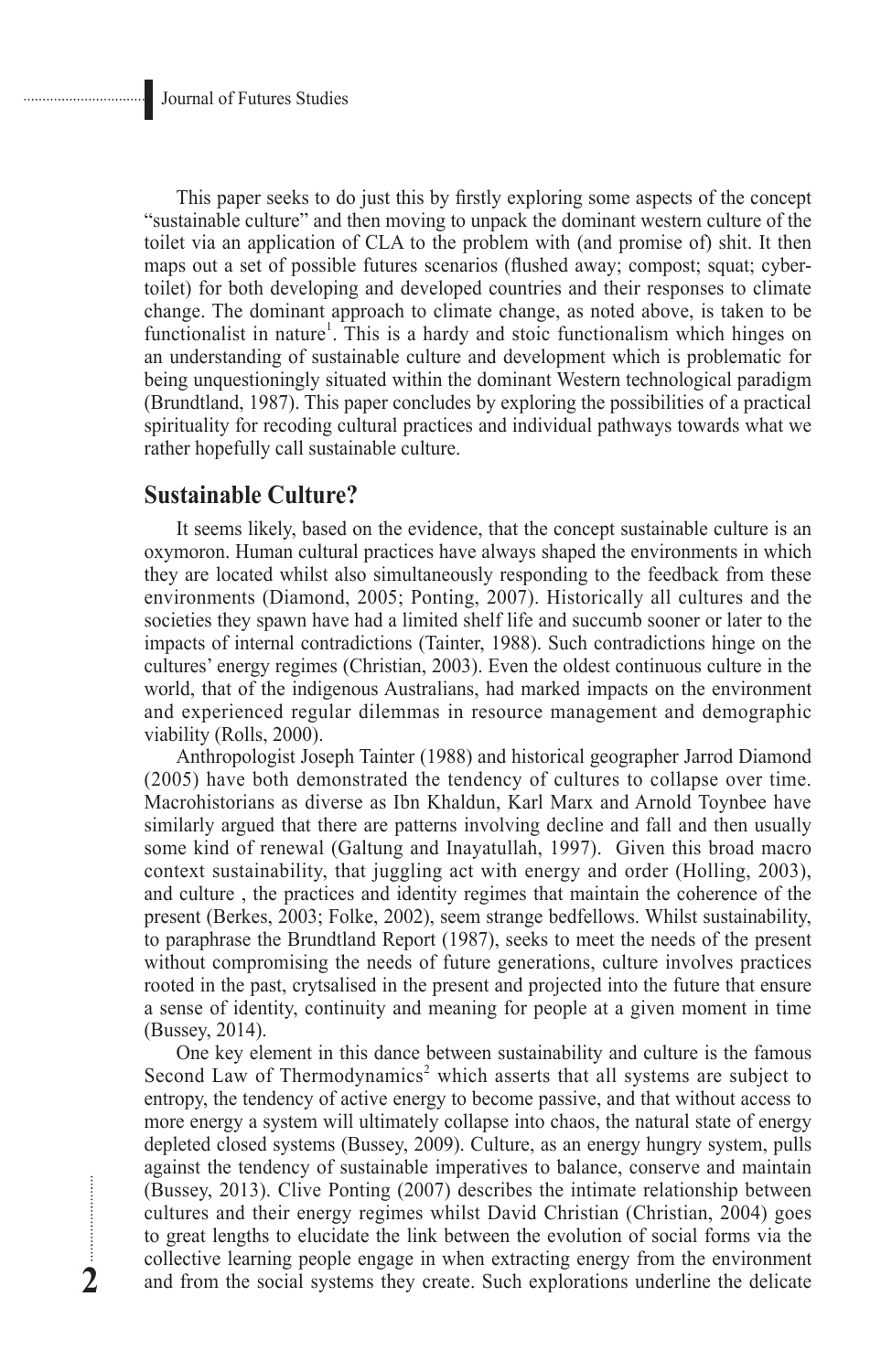balance between a complex system and the energy available to it (Ferguson, 2010). This can be understood as a natural, cyclic process. Holling's (Gunderson and Holling, 2002) panarchic model makes it quite clear that balance and disruption go hand in hand and that, as Eelco Runia (2014) points out, disruption and surprise are as essential to understanding systems dynamics and their histories as is continuity. There is, as Richard Slaughter (2010) argues, an unsustainable relationship between current human energy demands and the energy available within the system as it operates today. This tension has been escalating as human appetites increase the pressure on the finite resources of the planetary system.

## **Culture as Practice**

So let us get personal. It is easy and useful to generalise in the manner demonstrated above. However, culture is a *practice* (Hermes, 2005) and it involves individuals in the daily routines that make up life (Wann, 2010). So we eat, sleep, love, dream, sorrow and defecate. This last expression of our humanity is often overlooked yet it is a fundamental site of human practice. In these common bonds of practice we find ourselves to be both social and alone. In fact our 'collective individuality' is just as much a conundrum as our quest for sustainable culture (Dening, 2003). Now this paper seeks to explore climate change futures via the futures of the toilet as a site that is both intimate and social.

Toilets are part of all collective spaces whether they be the home or the civic centre (Jewitt, 2011). Thus toilets are spaces for both practical and cultural engagements with climate change. In this engagement issues of hygiene and social action are tied to social practices and also to questions of identity, value and taboo. The toilet has been part of our civilizational journey from the beginning and is found in one form or another in every experiment in sedentary collective living. Thus toilets and sewers are part of all early urban sites (Watson, 2006, p. 73ff). The toilet has always been a dimension of the human equation and is thus at the heart of any consideration of sustainable culture and, like sustainable culture, it is a site rich in paradox.

The intimacy of our bodily functions gets played out in the toilet, whilst the sociality found it public toilets where the setting acts as a zone of communal gathering – think of toilets in bars, stadiums, and sporting grounds – in which congregation is enacted in the sociality of a shared private-collective moment. As a site of sociality the toilet offers an apparent levelling in which social hierarchies become obscure and in which they are ironically reconstructed through popular phraseology such as the colloquial "throne" and "pedestal". Such words speak of the biopolitics of ordering that is behind all human activity. The toilet thus performs the useful function of eliminating waste and also the social function of building culture. But does it build sustainable culture? Can it?

This question invites engagement via Causal Layered Analysis (CLA) (Inayatullah, 2004) because the toilet plays both a practical and also a metaphoric role in efforts to establish sustainable cultures. Yet it is in its cultural and mythic effects that most is to be learned about what is needed to recode human action and thus foster the adaptive capacity that lies at the heart of culture<sup>3</sup>. It is clear that our civilisation has the capacity to respond energetically to climate change (Bussey, 2010). However, it is acknowledged that this capacity is compromised by the deep stories our culture tells itself about our bodies and their place in the world.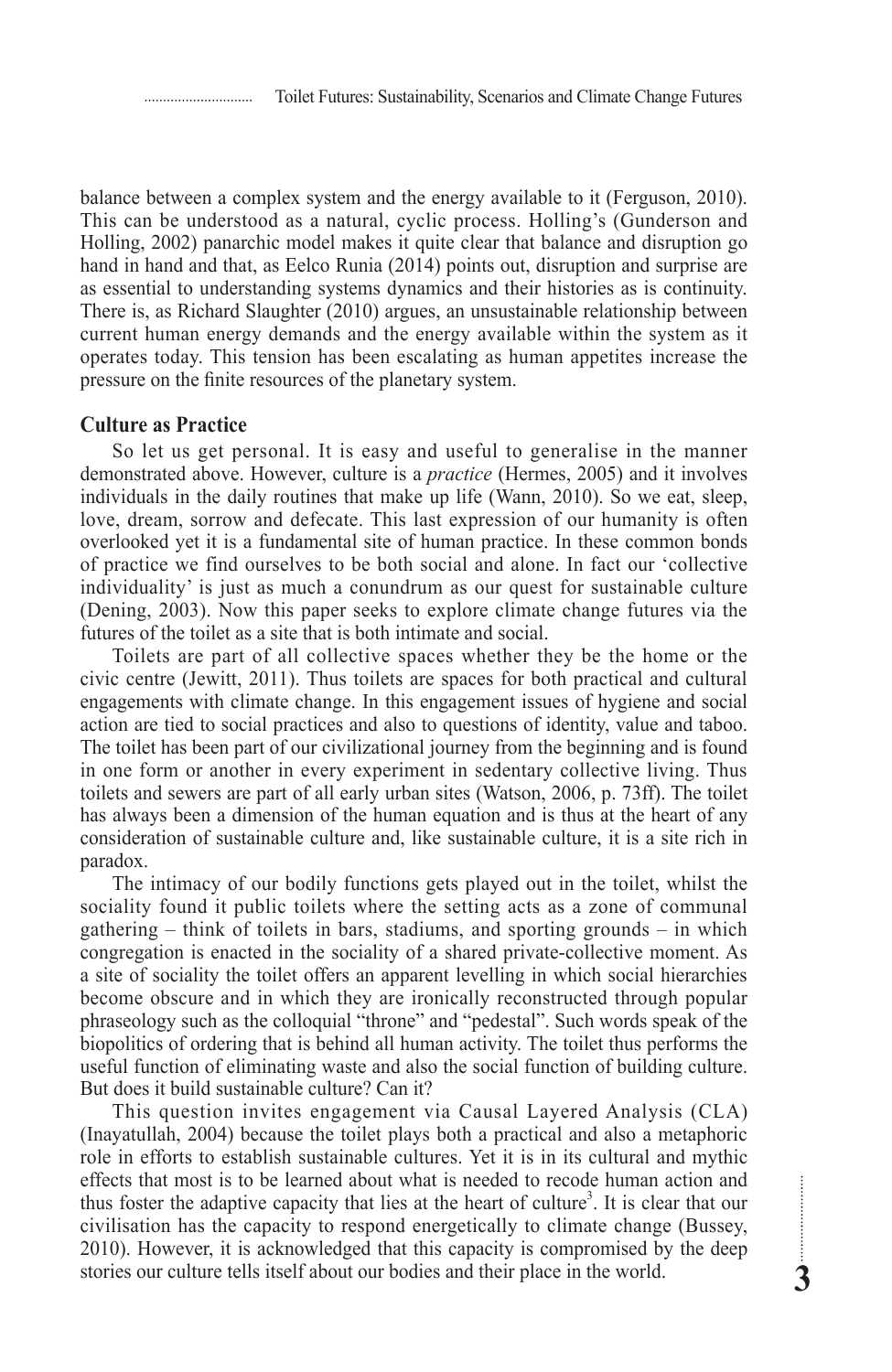## **CLA of Shit**

CLA looks at the world as a series of layered experiences. Each layer informs the other layers, yet no layer has primacy. When used in consultancy the actors/ agents in a context identify the layers according to their perception of the expression of these layers and their effects on them. They attribute causality and agency according to their own reading of the situation. When used taxonomically, as done below, CLA becomes an analytic for unpacking elements of a context and suggesting effects *in situ.* Causality in either application is not linear but inherent to all layers even though it is expressed differently (Bussey, 2014). So we have **litany** as the busy surface layer in which issues are experienced as ordinary, discrete and random. The litany level looks to the **systems level** in a context to address and manage issues that appear at the litany level. The **worldview level** is the level of paradigm where beliefs and morals are expressed rationally and managed as ideology, values and epistemology. This layer is the rational expression of the deep stories held, told and often unconsciously enacted as **myth/metaphor**. This level is unconscious and creative – it is the cultural soup from which new hybrid dreams/myths can emerge.

The following **Table 1** offers a taxonomy of shit via the application of CLA. It sketches out a possible reading of the cultural-social landscape within which the toilet is situated.

| <b>CLA of SHIT</b> | <b>Indicators/Symptoms</b>    | <b>Effects</b>                  |
|--------------------|-------------------------------|---------------------------------|
| Litany             | Crap, poo, turd, mess, mud,   | Shame, disease, horror, guilt,  |
|                    | "ladies room", dunny, bowels, | offence, relief, humour,        |
|                    | accident, instincts, hygiene  | cleanness, hand-washing         |
| <b>System</b>      | Sewers, toilets, city         | Engineering, public health,     |
|                    | planning                      | social infrastructure, plumbing |
| Worldview/         | Disease, social order,        | Science, technology, modern/    |
| Paradigm           | epidemiology, hygiene         | pre-modern, infantile, animal   |
| Myth/              | Life is shit                  | Transcend animality             |
| <b>Metaphor</b>    | Poo is taboo                  | Tame the human animal           |
|                    | Euphemistically called mud    | Hide what is within             |
|                    |                               | Limit/control/supress (human)   |
|                    |                               | nature                          |

Table 1. *CLA of Shit*

The **litany of shit** is all about the place of bodily function in culture and society. The language is variably earthy and anal, impolite, euphemistic, discrete. The litany effects of shit range from disease, shame and infantile giggles to disgust and fastidious cleanliness. When people gather in community, shit immediately becomes an issue of social order. The **symptoms of shit at the system level** are all about control and management of physical waste. Social systems and technologies swing into action to manage the concentration of bowels in a site like a city, town or village. The system effects of shit call in specialist endeavours such as town planning and engineering, trades such as plumbers and ceramicists (toilet bowls etc).

These systems – political, administrative, public health – generate patterns of thinking and doing that reinforce assumptions about the natural and physical functions of bodies. **The worldview/paradigm response to shit** takes the form

...............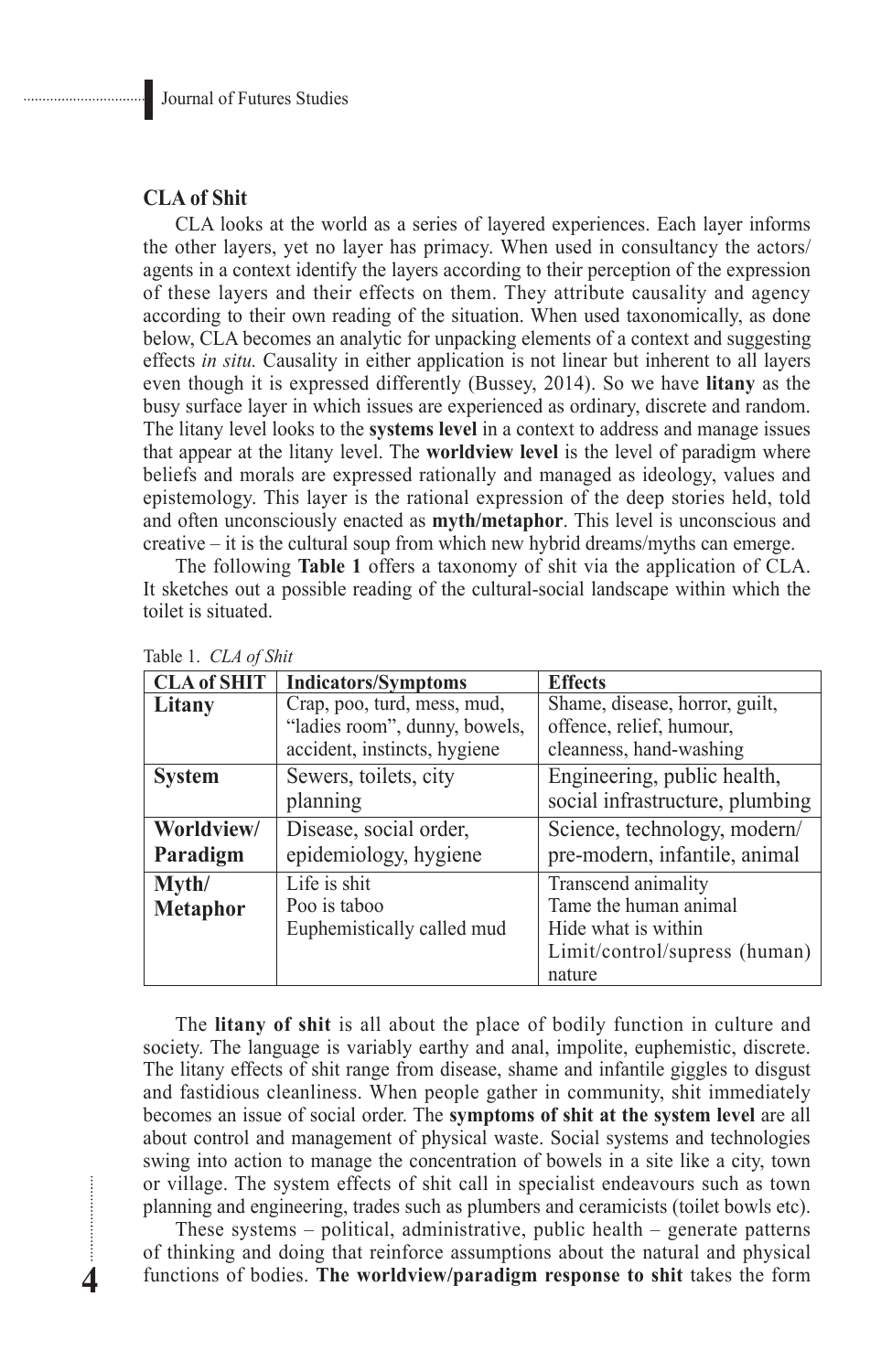of disciplines of knowing that focus on disease, social order and hygiene. In modernist society such worldview/paradigm effects impact via scientific knowledge, epidemiology and the theory of public health which is not to be confused with systems level administration of public health. Such patterns become specialised expressions of knowing embedded in the sciences and engineering, town planning and plumbing but can also be found in cultural values, taboos and sanitary and aesthetic practices.

**The myth/metaphor of shit** is rich in association, taboo and symbolic power. So when the shit hits the fan and we have finished wading through all the crap we can get down to business. Such scatological expressions have roots in taboos, stories and associations that go all the way back to the first jokes, insults and curses. They are embedded in children's humour and explorations of taboo and general adult conversation. The myth/metaphor effects of shit are to be found in an antipathy to animality, the inner (psychic and physical shit), the drive to tame, master and control and a sense of limits to human nature and of the 'shit' within us all that we are ashamed of and seek to cloak. 'Spirituality' sits opposite this dark field as a zone of exclusion and purity. By being disconnected from the animal spirituality is devalued and uprooted and permanently struggles to gain traction on the ground.

This thumbnail of course needs to be explored so that we can understand how cultural responses to climate change are shaped by the human relationship with nature and also with that which lies within us all – both the shit and the soul of our being.

#### **Expanding the CLA of Shit**

In the beginning *there was the turd!* Strangely this ubiquitous object has received little attention in futures scholarship and yet it has such an important role to play in human society and culture. At the **level of litany** the ignoble turd is something hurled, so we are told, in social protests when it is often referred to euphemistically as mud. It is something, again we are told, that Francis Bacon (1561-1626) once stepped in as he went down a London street and this inspired him to quip that life is 'shit'. The implication for his listener and posterity was that science would raise humanity above this base level and help us escape the down side of our animality.

Systems are developed to *hide the turd*. The London of Bacon's era was struggling with a growing population and virtually no infrastructure to handle the large number of defecating humans living in it. In fact, it was to continue to struggle with  $\text{shift}$  – the smell of it, the abundance of it, the diseases it spawned – for many more centuries until the engineer Joseph Bazalgette (1819-1891), riding the wave of middle class outrage following the Great Stink of 1858, totally transformed the London sewers. In short, Bazalgette *sanitised* London. This was a systems response and as such both individuals and societies have often looked to systems to manage shit and essentially make it go away.

Worldviews generate ways of knowing and sense making **that disown the turd** (caste it out of the ivory tower). Both Bacon and Bazalgette are icons in the Western scientific and technical pantheon. They represent the **worldview** that has come to characterise our globalising civilisation's approach to all problems. Thus climate change – clearly a problem – regularly evokes scientific and technical responses. Yet an uncritical acceptance of the efficacy of science and technology to respond as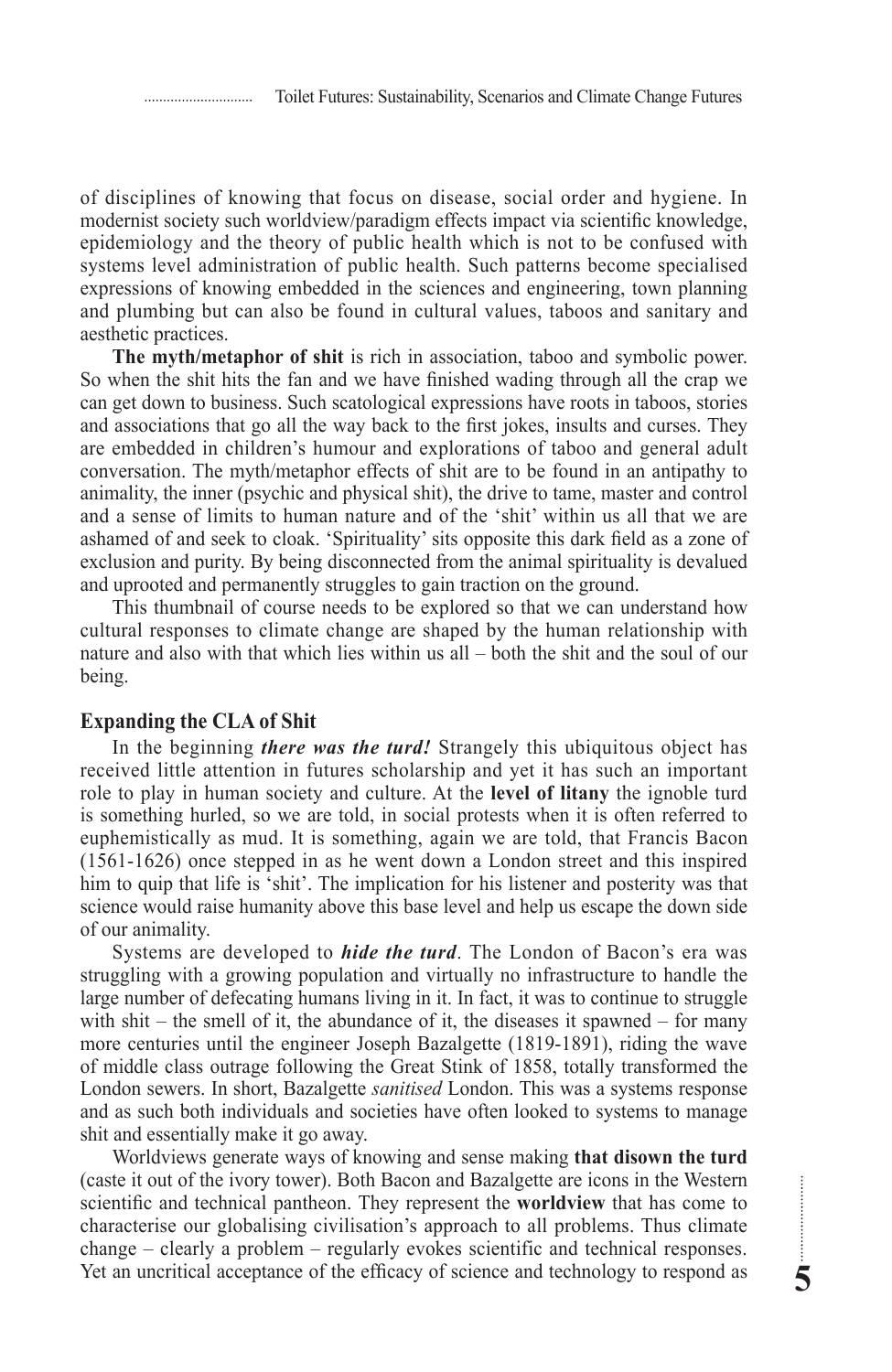per need is problematic. Paradigm shifts are often needed before real solutions can be identified. So the toilet represents more than an efficient response to the problem of shit and our animal body; it represents our cultural drive to make things animal, disturbing, repugnant, disappear. Sanitation at the systems level becomes *sanitising* at the layer of paradigm.

It is at the worldview level cultural wars are often fought. For instance, Thai nationalists are currently lamenting and resisting the erosion of their culture as the Western pedestal toilet challenges the squat toilet in both domestic and public spaces (Sereemongkopol, 2012). They are right to see this incursion into intimate space as a deeply colonising transgression. So the toilet represents a Western approach to order, control and sanitation; it is quintessentially modern. The squat being closer to the earth is therefore a reminder of the pre-modern. Understood paradigmatically Bacon's desire to rise above the earthiness of  $16<sup>th</sup>$  century urban squalor is as iconic as Descartes' desire to privilege the mind over the body. Both visions are dualistic and both antagonistic towards "nature" and the body.

Mythically and metaphorically **the turd becomes the shadow**, the stench that defiles the holy places (Giri, 2013). **The myth/metaphor layer** gives voice to this antagonism clearly in Bacon's metaphor in which life equals shit. The natural is caste out, it is something culture is ashamed of and seeks to manage via systems such as Bazalgette's sewer, Bacon's scientific method, Descartes' famous *cogito ergo sum,* and of course the glistening pedestal toilet*.* It is not that we should want shit in our lounge room but rather that it becomes a metaphor for all that is outside of the cultural ambit. Ananta Giri, for instance, writes persuasively about this from a Hindu perspective where in temples you cannot find a toilet! It is as though having a toilet so close to the holy would somehow offend, diminish or compromise it.

Shit as metaphor is therefore culturally and aesthetically significant and the toilet too acts in this way, both carrying with it the imperial status of Western innovation in non-Western cultures and also the illusion of purity and sanitisation – a thing free from, even above, nature. From the myth/metaphor layer we understand that 'poo is taboo' and as such to be kept hidden. This taboo extends to feelings, desires and the natural both as impulse and also environment. Yet the attempt to hide the shadow is akin to our attempt to manage climate change by simply referring to the systems level.

## **Managing Shit and Climate Futures via Toilet Scenarios**

**6**

It is the contention of this paper that without a shift in worldview and the mythic construction of shit any response to climate change will be palliative. Practical spirituality offers a pathway to facilitating this shift by challenging the taboos around shit, pointing to the spiritualisation of human animality as an integral element in culture. The energy regimes of modernity hide their "shit" and thus fiddle the books both ecologically and economically. To spiritualise shit requires us to rethink our boundaries as a culture and to investigate alternatives not simply through the application of new technologies but through the kind of reflective practices offered by CLA and scenarios. So, this section applies scenarios in order to take a closer look at the current paradigms that construct our social and cultural responses to toilets, shit and the question of climate change.

There are four scenarios that spring into view when considering how humanity might approach their future. The business as usual Western approach suggests we run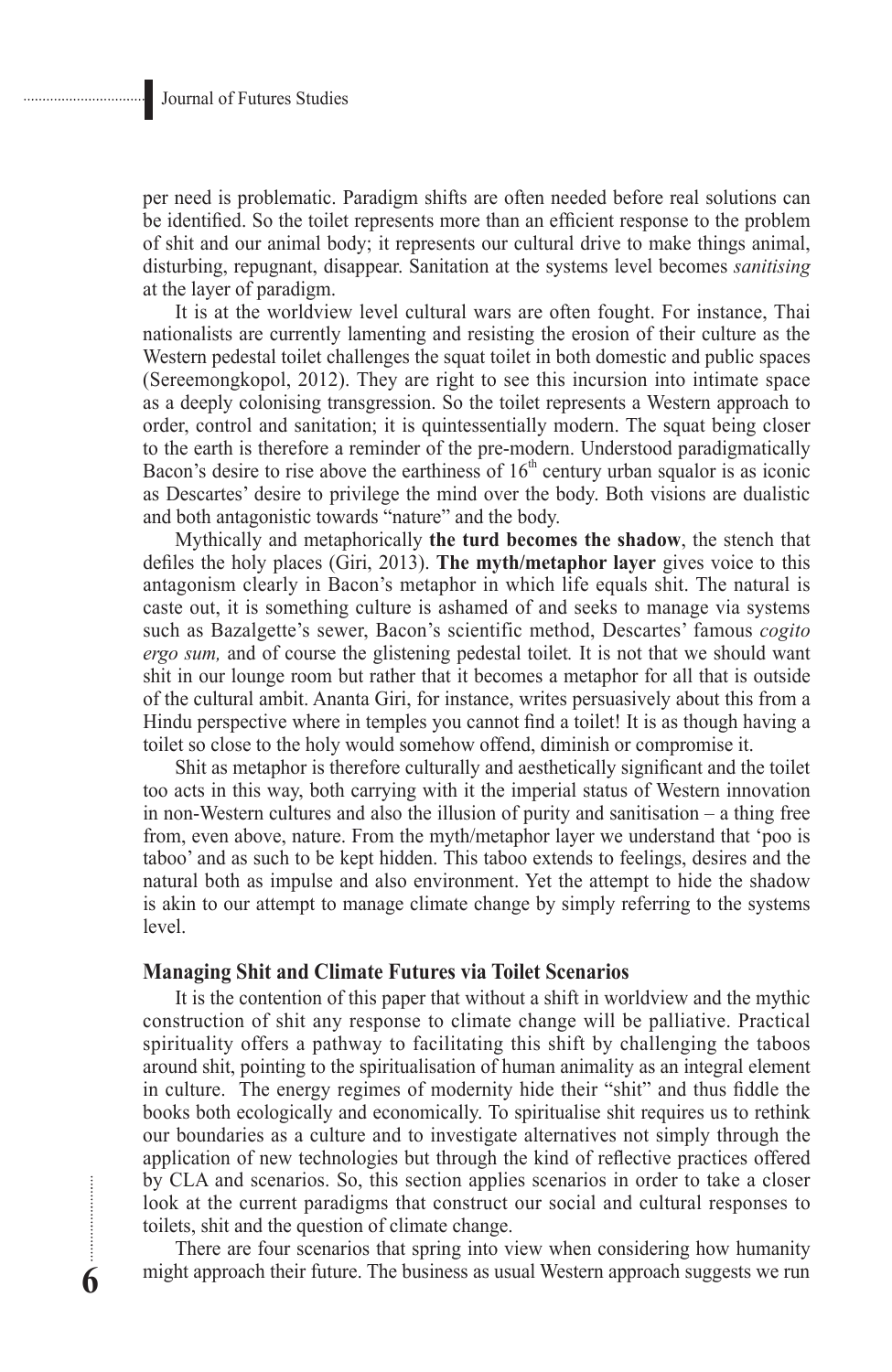with a "flushed away scenario" as evoked by the pedestal toilet. A disciplined social scenario would suggest the "compost toilet scenario". A "cyber-toilet scenario" is evoked by a technofix transcendence scenario framework whilst the humble "squat toilet scenario", rather than taking us back to our roots, could represent a transformationalist future in which we accept our bodies and their relationship with the natural world.

The CLA on shit maps out a specific way of thinking about shit, the human relationship to nature and the human body, cultural and epistemological preoccupations with the natural and with the inner self and finally the role of technology in shaping and sustaining dominant boundaries in regards to body function, systems needs and public health discourse. The first scenario simply extends this modernist "work in progress" by outlining the continuation of the flushed away scenario.

#### **Flushed Away**

This scenario assumes there is no epistemological or ontological problem with shit. It is simply not nice and needs to be removed from social spaces. Of course it is useful and can but put to good use through a range of technical innovations that recycle it discretely whilst concentrating its ecological properties for reintroduction to the system via agriculture. The flushed away scenario privileges elegance, efficiency, reliability and replicability. One could say, following George Ritzer (1995), that a sanitary future can be achieved via the McDonadization of the toilet. All social problems can be managed in the flushed away scenario by simply being dealt with by existing systems that are designed to manage-supress-remove negative feedback loops from the system. Climate change futures are to be dealt with in the same way. A range of existent and emergent technological and economic responses to climate change are available to society and will, when needed, become operational. We can see by looking at the historical record that when humans began to concentrate their living in urban settings that technologies emerged to handle the pressing issue of shit. Similarly, as we now come to the Rubicon of climate change, society again will call on systems to manage the problem and effectively flush it away.

#### **Compost Toilet**

Unlike the flushed away scenario the compost toilet scenario asserts there is an epistemological and ontological problem with shit. It asserts that shit is in fact one of our greatest assets. It is also a challenge to discipline our social excesses and to curb our blandly Disney Land desire to live in a sanitized and delusionally antiseptic reality. This scenario advocates a truce with nature and calls for societies and individuals to effectively live within the limits of the system. It acknowledges that all systems have limits and that they, like shit, are natural reminders of the finite and closed nature of reality. As reality is closed humanity needs to function by not just acknowledging limits but by embracing them. Limits are good and are in fact part of the human condition (Bussey, 2013). Climate change futures require the discipline of the limit to become the guiding theme in cultural and futures-oriented responses. Yes, we know that limits are not necessarily fun, and yes we know that compost toilets are smelly, but they – limits and compost toilets – are real. So this scenario is about getting real and working with limits.

**7**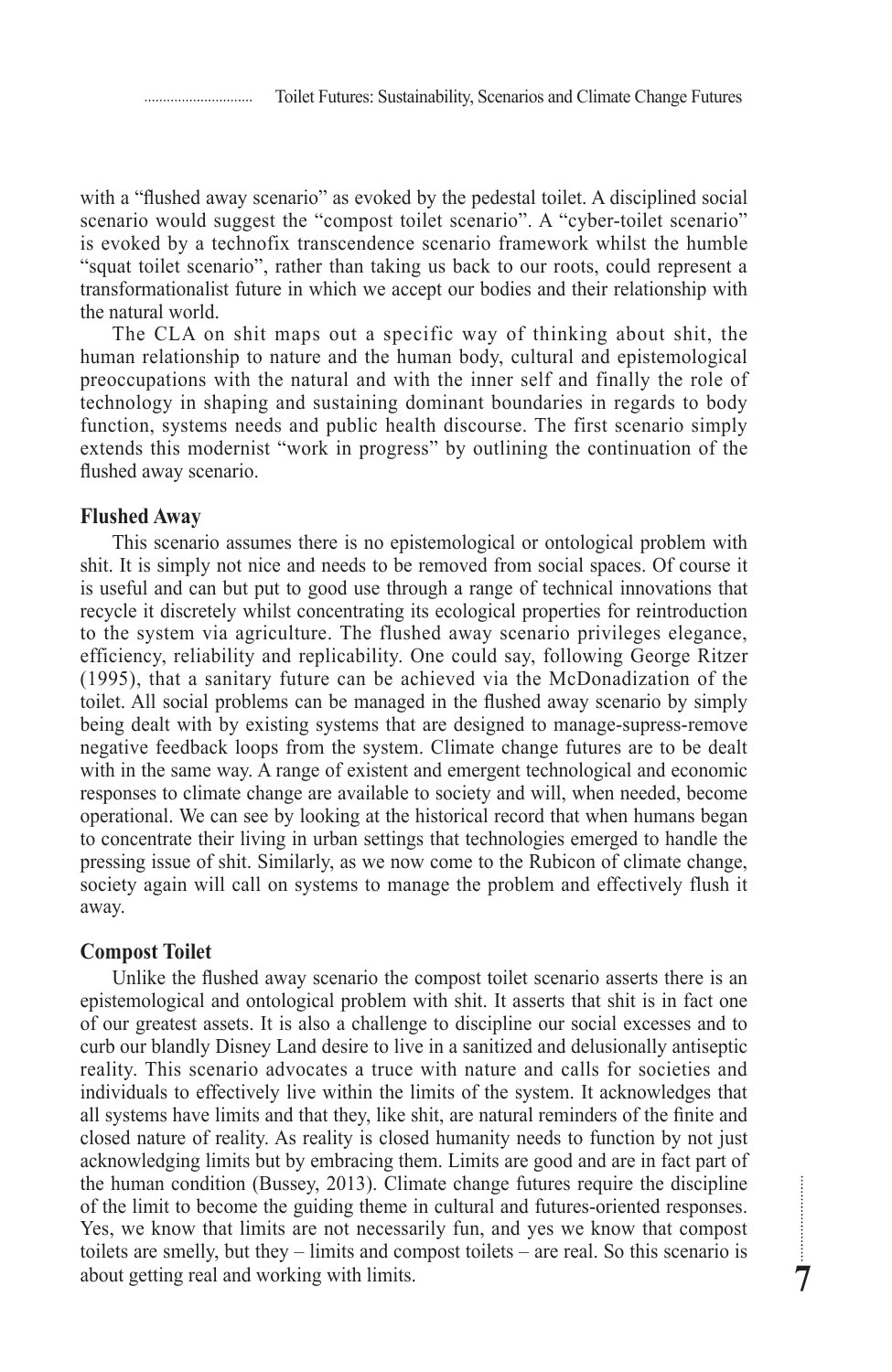## **Cyber Toilet**

One of the great wonders of the human journey is the repeated breaking of limits through the accidental and/or strategic application of technologies to problems. The cyber toilet scenario asserts therefore that shit poses neither an epistemological nor ontological problem to humanity; instead it poses a technological problem. However, limits are real – witness for instance Moore's Law – so the cyber toilet response it to harness new technologies and explore the limits of shit. The cyber toilet raises the flushed away scenario to a whole new level of sophistication. It accepts the sanitisation and the McDonaldization principal but adds to it the glamour of transcendence. This scenario frees shit of its earthly nature by offering possible molecular and discursive transcendence. Shit can be refined not via natural processes but by the re-engineering of its constituent parts. Shit as a result is discursively freed from its association with mud and nature and becomes an element in a new world of increasing order and purity. Climate change futures call for a similar approach. Technology will reframe the limits of climate change at the individual level and offer new routes to transcendence and a new set of parameters for the *condition humana.*

#### **Squat Toilet**

The squat toilet scenario does have issues with the epistemology and ontology of shit as understood within the flushed away and cyber toilet scenarios. It also has issues with the disregard for limits proffered by the cyber toilet scenario and whilst it is sympathetic to the compost toilet scenario's respect for limits it does not advocate for its closed discipline futures. The squat toilet offers an epistemology and ontology that is relational. Metaphorically to squat is to be in relation with whilst to sit, as in on a throne or pedestal, is to be above. Thus a judge sits in judgement but to be human is to squat beside. The key to relationship is twofold in this scenario.

Firstly, it is to be in relationship with oneself. Much of the human cultural journey has been outward into the world. Relationship with self is a calling of practical spirituality which is anchored in our second relational orientation: our relationship with the world. This is a calling to be in relationship with the other as in the external world, its cosmic setting and all that which populates it and makes it fascinating. The squat toilet scenario suggests we take the middle road in all things. We use a practical technology to deal with shit but we do not sit above it as though we have nothing to do with the biological process of shitting. This transforms our relationship with ourselves and with both the cultural and natural worlds.

Climate change futures calls for social and cultural processes to be transformed via the squat toilet scenario. Such an approach suggests that it would be folly to sit above the issue of climate change and seek to manage it in the flushed away and cyber toilet scenarios. Similarly, it would be stifling and ultimately damaging to adopt the discipline of limits approach of the compost toilet scenario. Instead we need to redefine limits and the human potential via the squat scenario which turns to relationship, an ultimately spiritual orientation, and reframing the social, technological and cultural responses to climate futures.

#### **Wildcard: BwO Scenario**

**8**

A piece of futures analysis generally calls for something surprising. So far this paper has looked at shit and that may be considered surprising enough but really shit is rather ordinary. The only surprise here is that we are discussing it in the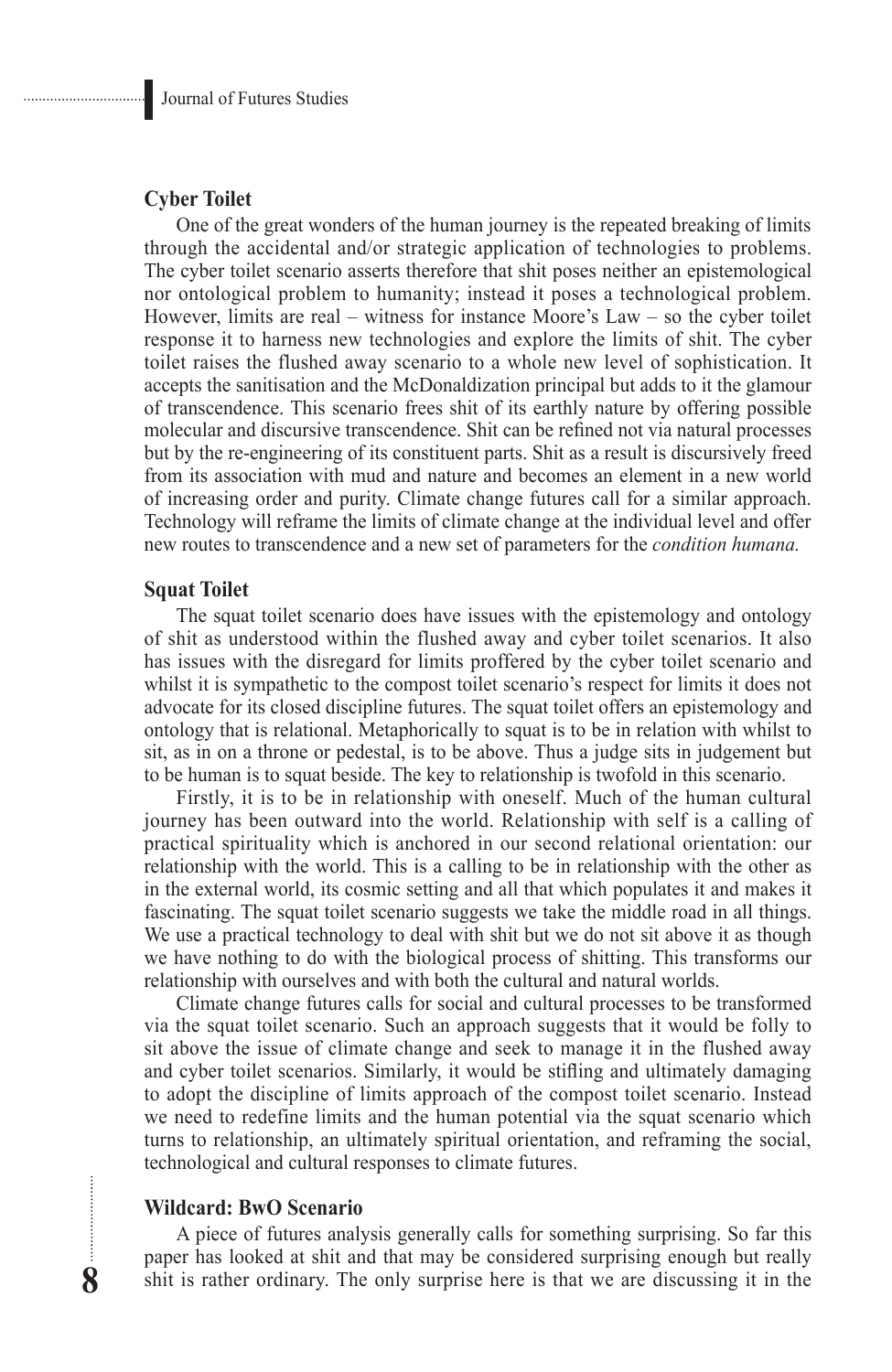genteel environs of an academic paper. Let's for a moment consider something more surprising than the presence of shit: let's consider its absence via a Body without Organs scenario. Such a scenario can be considered a wild card (Barber, 2006) or a surprise (Inayatullah, 2008) scenario. Deleuze and Guattari (1987) posited Bodies without Organs (BwO) as a philosophic acknowledgement of the constructed nature of being. Such constructs underpin each of the scenarios just presented. Typical for these philosophers, the term has multiple possible interpretations. In this scenario the reading is in fact literal. Human beings transcend their own biology and cease to shit! Such a scenario means the end for the toilet. Perhaps it also means the triumph of the technological and social drives of both the cyber and flushed away scenarios.

Certainly ceasing to shit means we no longer have anything to hide, nothing shitful to be ashamed of, no physical limits to struggle with. But the cost may be high – we also will not eat as we do now, we will not experience the relief of shitting and the fun of shit jokes. Our cultures will in this case become anaemic. But then there is another way to read this scenario. Perhaps we will transcend the body and become spirit? A spirit future is not the same as a spiritual future. Spirit futures lack the corporeal grounding of our present condition. Spirit futures are post human. They affirm some things about us whilst denying others.

Either way the BwO scenario, by denying something intrinsically human, is a surprise. This scenario offers a future in which humans are no longer humans. The implications for climate change futures is that current rules will cease to matter and that climate itself will be an extrinsic element in posthuman considerations. One can only assume that spirits do not care about the weather. An ethical consideration however is that some amongst us may become spirit whilst others may remain corporeal or, if we go with the first reading, some may cease to shit whilst others retain this ability. This scenario therefore challenges us to think about the bifurcation between human and post human societies. This in fact brings us back to the ethical issues that currently face a world in which developed societies shit in toilets whilst undeveloped societies do not. In this way the real surprise of the BwO scenario is that we might well face the ethical dilemmas of today in posthuman contexts.

## **Conclusion: Practical Spirituality**

The scenario trajectory of this paper has explored some implications for climate change futures via a CLA of shit and reflections on the modernist relationship with the body and nature. The toilet as a vehicle for social control and as a metaphor for the human-nature divide is a significant cultural artefact that both represents and mediates the working context within which thinking, action, policy and innovation all occur. The human becoming that all scenarios seek to represent implies that human action is causally linked to assumptions and values, visions, hopes and fears and also callings.

The use of the concept BwO also alerts us to the fact that human becoming is a relational process. To use the Buddhist notion, offered by Thich Nhat Hanh (1988), of "inter-being" offers a suitable counter balance to the notion of BwO. Both concepts, drawing on quite different cultural roots, point to the relational nature of human being and becoming. This "relationality" offers a pragmatic framework for thinking through how human collectivities approach the challenges that such collectivities create. When relational consciousness, which lies at the heart of spirituality, is disavowed then a cultural psychosis develops in which certain

**9**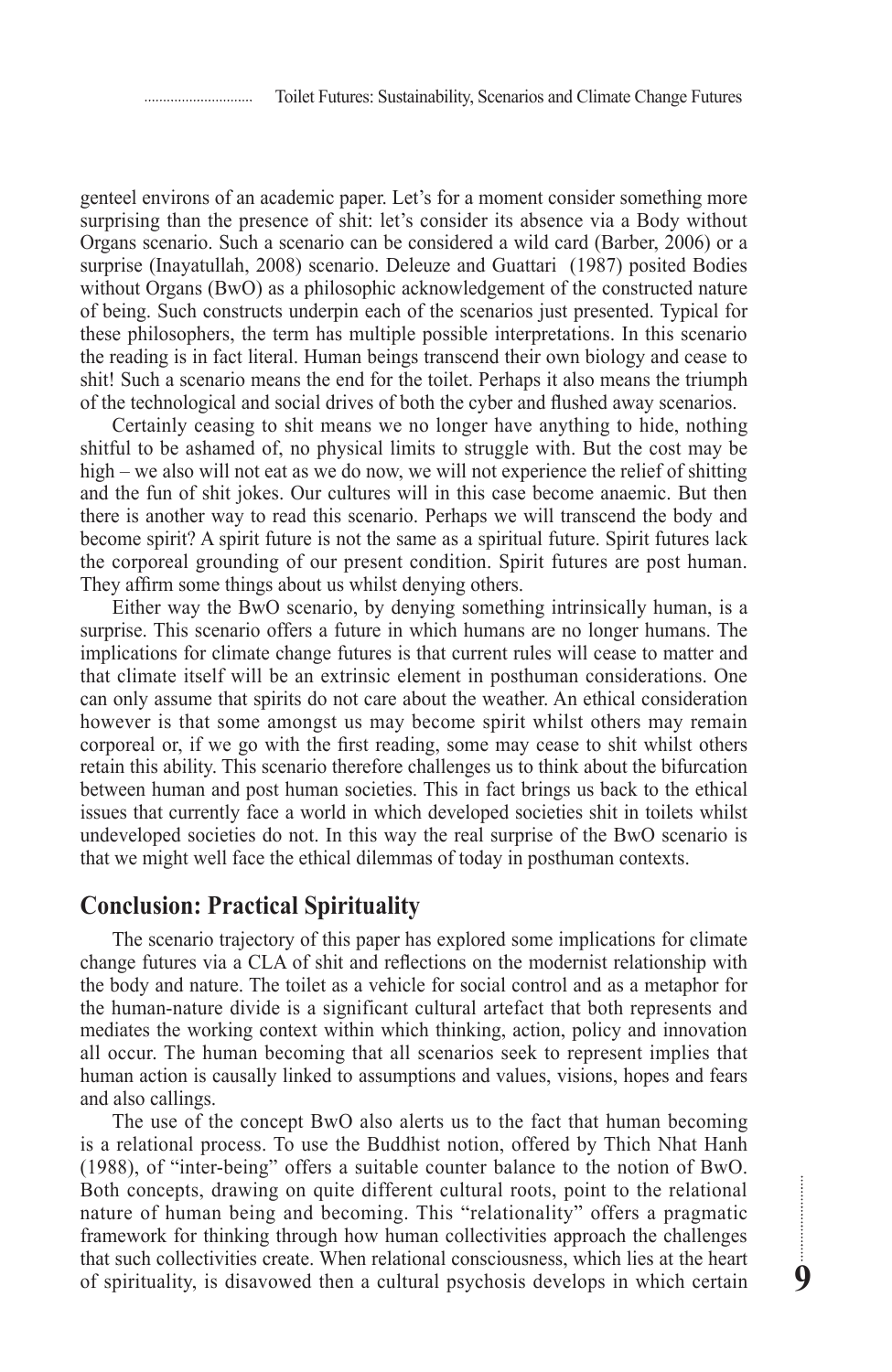elements of a solution are immediately removed from sight; becoming taboo. Relationality lies at the heart of a practical spirituality and calls us to see connection, becoming and ending in ways that are richer and more profoundly human.

This paper began with reference to Ananta Giri's (2013) words on practical spirituality. It is suggested that practical spirituality offers a useful bridge between the physical conditions in which human beings abide and the relational nature of all being. In this sense spirituality is not metaphysical but rather relational in nature. It is premised on a new humanism that understands human beings as consciousnesses in relation to one another as opposed to individuals isolated and in competition. Climate change futures has much to gain from such a reframing. The calling of practical spirituality brings shit back into the human equation. It also suggests a relational logic for rethinking given futures trajectories. It challenges the colonising of images and values and questions assumptions about the real.

The scenarios and the CLA of shit presented in this paper all highlight elements in our cultural data base that are framing and sometimes challenging approaches to climate change futures. This paper suggests that relationality is an underutilised resource in our problem solving tool box. It also suggests that the concept of practical spirituality, as a conceptual and cultural bridge, allows for an intercivilizational dialogue to begin around the epistemological and ontological assumptions about relationship and being. Such dialogue has the potential to open up thinking about responses to the challenge of climate change and in so doing increase cultural resilience and adaptive capacity.

# **Correspondence**

Marcus Bussey Email:MBussey@usc.edu.au

# **Notes**

- 1 See for instance Taylor's useful overview of the risk focus at the heart of climate change mitigation strategies: (Taylor, 2014, pp. 77-78)
- 2 See David Christian's elegant (and short) description of this in his (2003) paper.
- 3 Adaptive capacity is taken to mean "The ability of a system to adjust to climate change … to moderate potential damages, to take advantage of opportunities, or to cope with the consequences" (IPCC, 2001, p.881). A society's ability to do these things is determined by a range of general and unique factors relating to; 1) its capacity to convert human, social, financial, built and natural capitals into new forms; and 2) its capacity to overcome the inertia that present practices and their historical momentum impose on context.

# **References**

**10**

...........

Barber, M. (2006). Wildcards - Signals from a Future Near You. *Journal of Futures Studies, 11*(1), 75 - 94.

Berkes, F., Colding, Johan., and Folke, Carl (Ed.). (2003). *Navigating Social-Ecological Systems: Building Resilience for Complexity and Change.* Cambridge: Cambridge University Press.

Brundtland, G. H. (1987). *Our Common Future: Report of the World Commission on*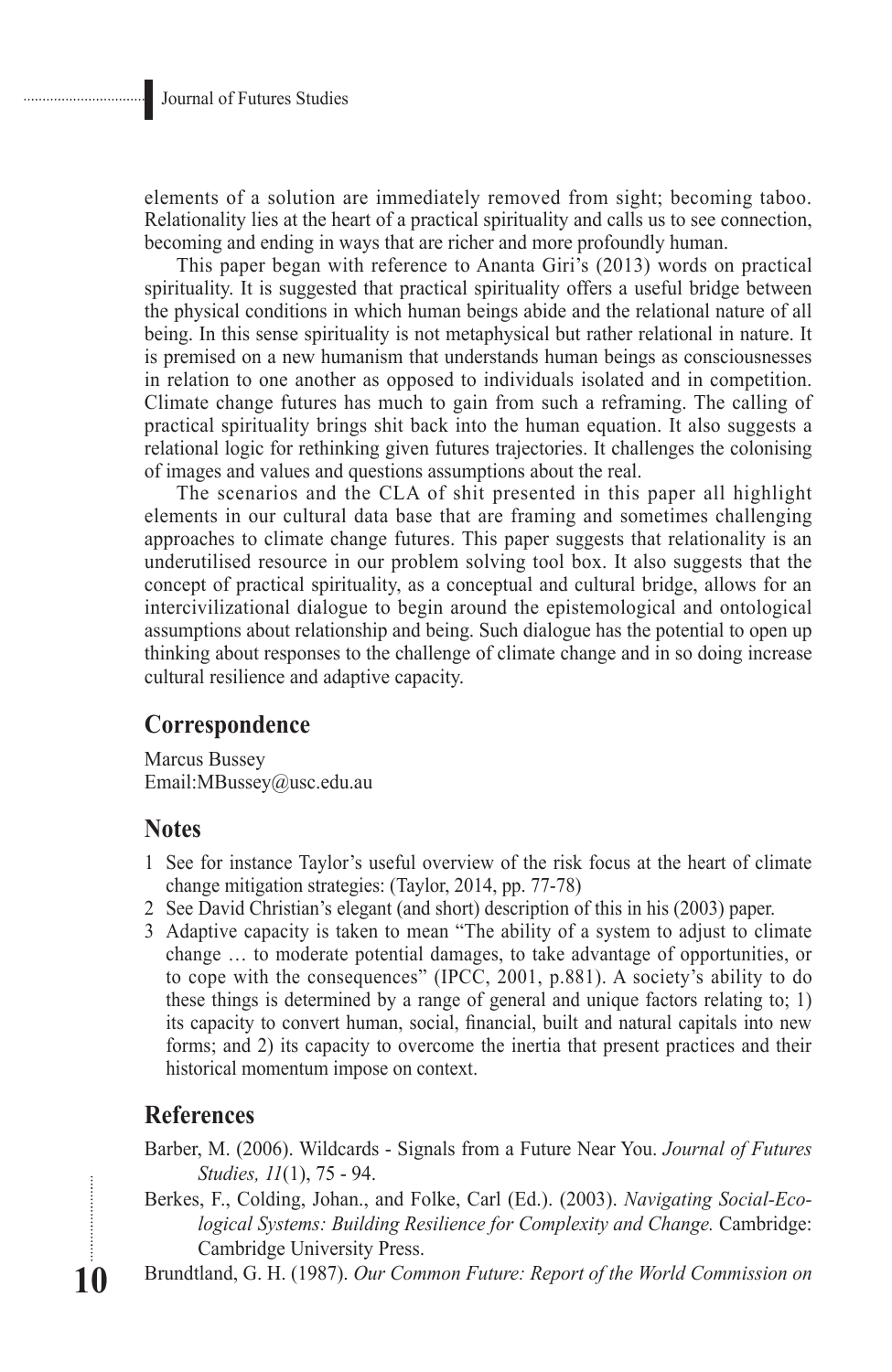Toilet Futures: Sustainability, Scenarios and Climate Change Futures

*Environment and Development.* United Nations.

Bussey, M. (2009). Mapping Time: Cartography at the Limits of World History. *Social Evolution & History, 8*(1), 3-26.

- Bussey, M. (2010). Fostering New Values and Stories in Higher Education: What Climate Change brings to the Educational Table. *Journal of Futures Studies, 15*(1), 11-18.
- Bussey, M. (2013). Re-Imagining Limits. *Sociological Bulletin, 62*(1), 129-131.
- Bussey, M. (2014). Concepts and Effects: ordering and practice in foresight. *foresight, 16*(1), 1-16.
- Christian, D. (2003). World History in Context. *Journal of World History, 14*(4), 437-458.

Christian, D. (2004). *Maps of Time: An Introduction to Big History.* Berkeley: University of California Press.

- Deleuze, G., & Guattari, F. (1987). *A Thousand Plateaus: Capitalism and Schizophrenia* (B. Massumi, Trans.). London & New York: Continuum.
- Dening, G. (2003). Culture is Talk. Living is Story. In Hsu-Ming, Teo, and White, Richard (Ed.), *Cultural History in Australia* (pp. 226-235). Sydney: University of New South Wales Press.
- Diamond, J. (2005). *Collapse: How Societies Choose to Fall or Succeed.* New York: Viking.
- Ferguson, N. (2010). Complexity and Collapse: Empires on the Edge of Chaos. *Foreign Affairs, 89*(2), 18-32.
- Folke, C., Carpenter, Steve., Elmqvist, Thomas., Gunderson, Lance., Holling, C. S. & Walker, B. (2002). Resilience and Sustainable Development: Building Adaptive Capacity in a World of Transformations. *AMBIO: A Journal of the Human Environment, 31*(5), 437-40.
- Galtung, J., & Inayatullah, Sohail (Ed.). (1997). *Macrohistory and Macrohistorians: Perspective on Individual, Social, and Civilizational Change.* Westport, Connecticut: Praeger.
- Giri, A. K. (2013). *Knowledge and Human Liberation: Towards Planetary Realizations.* London: Anthem Press.
- Gunderson, L. H., and Holling, Crawford Stabley (Ed.). (2002). *Panarchy: Understanding Transformations in Human and Natural Systems.* Washington: Island Press.
- Hạnh, T. N. (1988). *The Heart of Understanding: Commentaries on the Prajnaparamita Heart Sutra.* Berkeley, CA: Parallax Press.
- Hermes, J. (2005). *Re-Reading Popular Culture.* Malden, MA: Blackwell.
- Holling, C. S. (2003). Foreword: The backloop to sustainability. In F. Berkes, Colding, Johan., and Folke, Carl. (Ed.), *Navigating Social-Ecological Systems: Building Resilience for Complexity and Change* (pp. xv-xxi). Cambridge: Cambridge University Press.
- Inayatullah, S. (2008). Six Pillars: futures thinking for transforming. *foresight, 10*(1), 4-21.
- Inayatullah, S. (Ed.). (2004). *The Causal Layered Analysis (CLA) Reader: Theory*

**11**